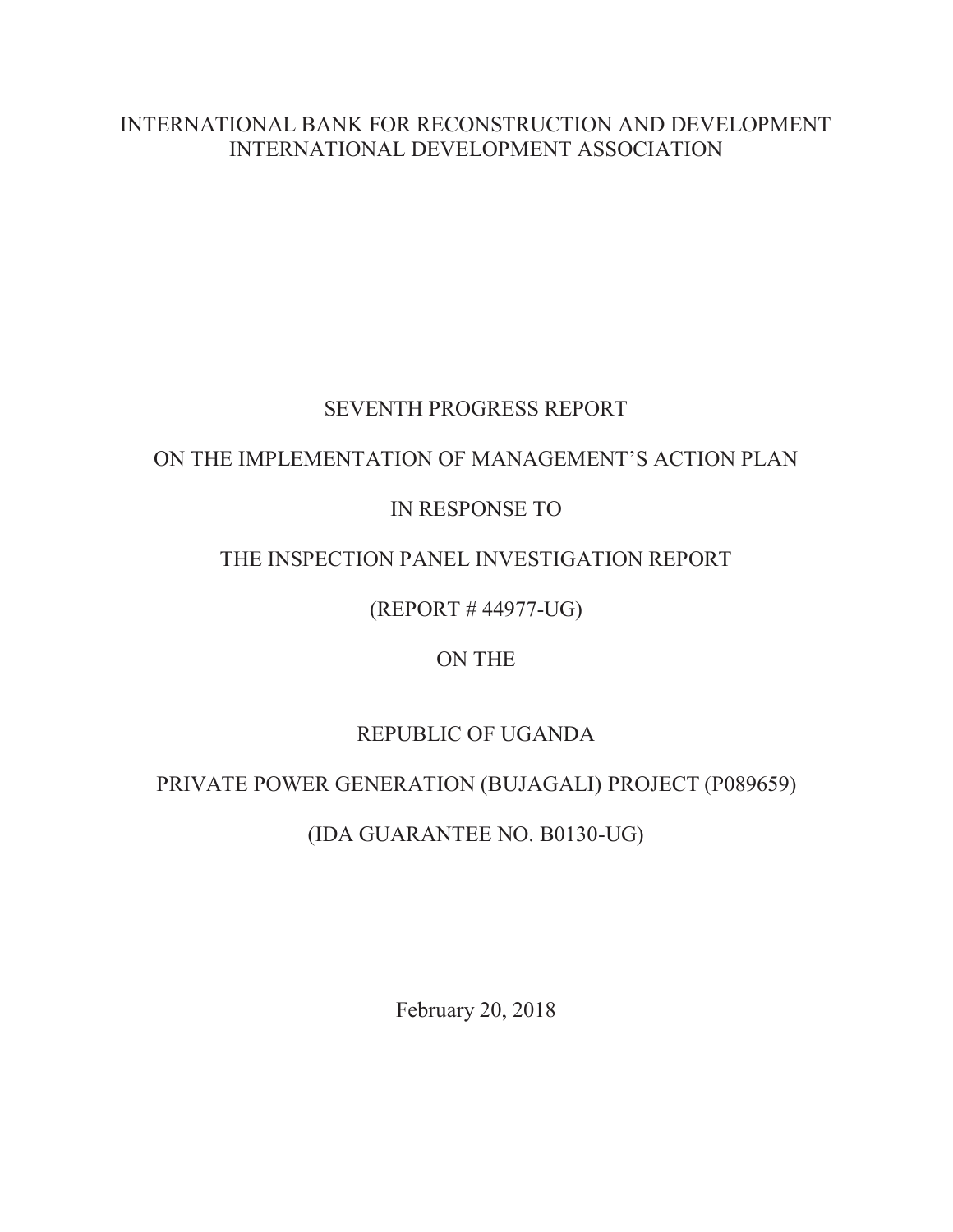#### **ACRONYMS AND ABBREVIATIONS**

| <b>BEL</b>   | Bujagali Energy Limited                            |
|--------------|----------------------------------------------------|
| <b>CDAP</b>  | <b>Community Development Action Plan</b>           |
| <b>CFR</b>   | <b>Central Forest Reserve</b>                      |
| <b>CPMP</b>  | <b>Cultural Property Management Plan</b>           |
| <b>EKFS</b>  | Extended Kalagala Falls Site                       |
| ERT-III      | Energy for Rural Transformation Project III        |
| <b>ESIA</b>  | <b>Environmental and Social Impact Assessment</b>  |
| GoU          | Government of Uganda                               |
| GWh          | Gigawatt hour                                      |
| <b>IA</b>    | <b>Indemnity Agreement</b>                         |
| <b>IDA</b>   | <b>International Development Association</b>       |
| <b>IFC</b>   | <b>International Finance Corporation</b>           |
| <b>IHP</b>   | Isimba Hydropower Project                          |
| <b>KFS</b>   | Kalagala Falls Site                                |
| kV           | Kilovolts                                          |
| <b>LTCOR</b> | Long-term Conservation Options Report              |
| <b>MAP</b>   | Management Action Plan                             |
| <b>MEMD</b>  | Ministry of Energy and Mineral Development         |
| <b>MIGA</b>  | Multilateral Investment Guarantee Agency           |
| <b>MW</b>    | Megawatt                                           |
| <b>NFA</b>   | National Forest Authority                          |
| <b>OP</b>    | <b>Operational Policy</b>                          |
| PoE          | Panel of Experts                                   |
| <b>RCDAP</b> | Resettlement and Community Development Action Plan |
| <b>SMP</b>   | Sustainable Management Plan                        |
| <b>WMDP</b>  | Water Management and Development Project           |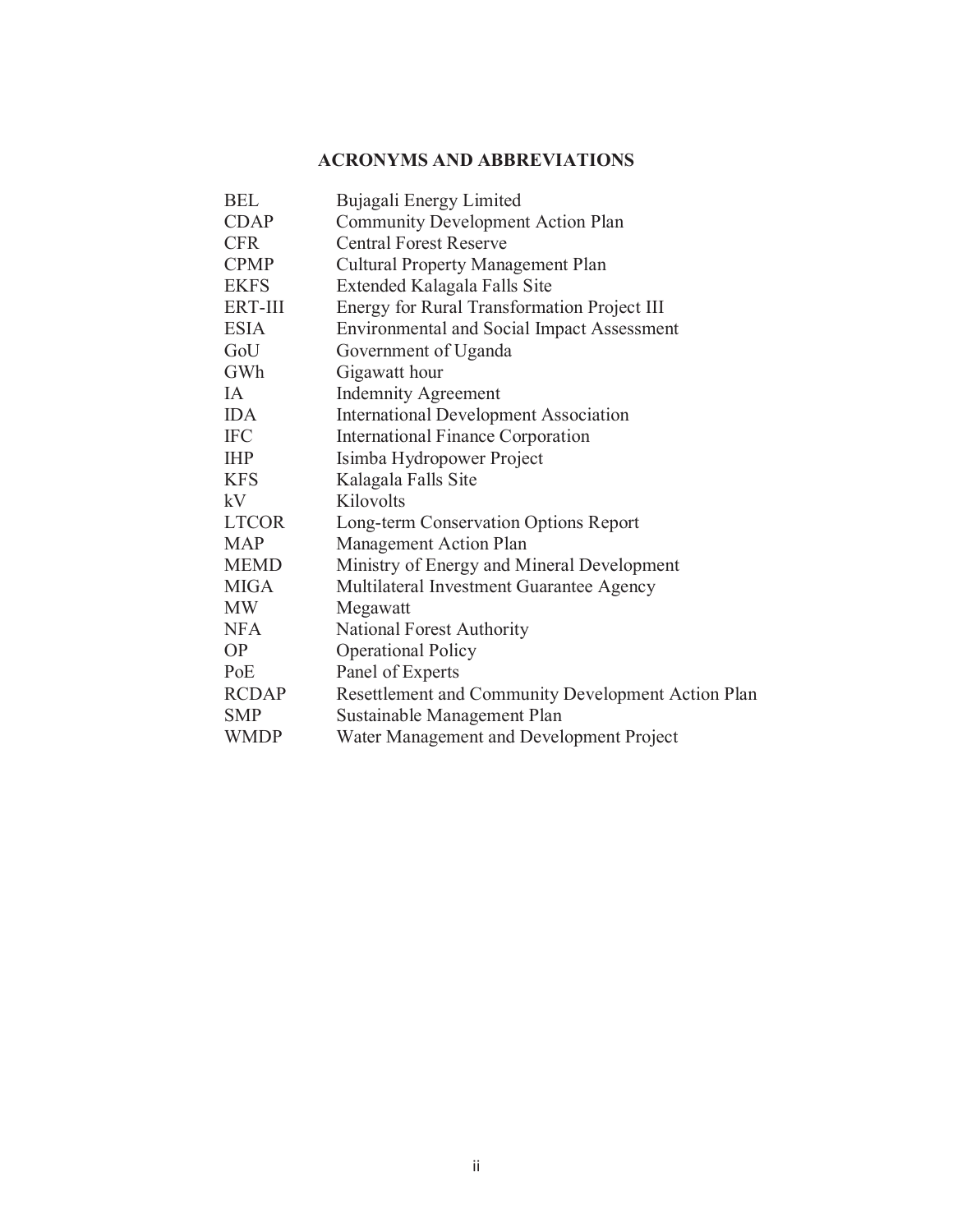# **CONTENTS**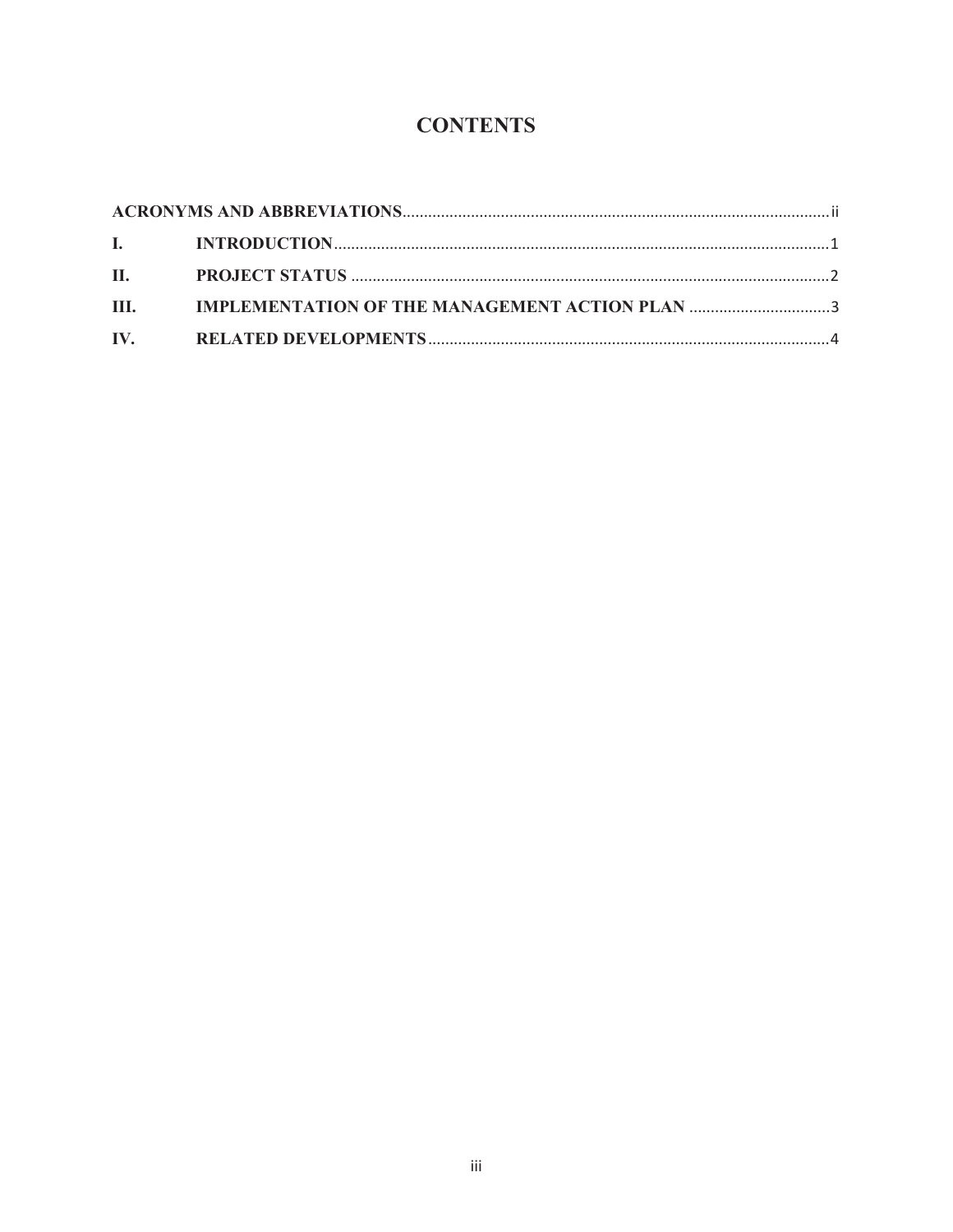#### **Seventh Progress Report on the Implementation of Management's Action Plan in Response to the Inspection Panel Investigation Report on the Uganda Private Power Generation (Bujagali) Project**

#### **I. INTRODUCTION**

1. This is the seventh and final Progress Report to the Board of Executive Directors (the Board) on implementation of the Management Action Plan (MAP) in response to the Inspection Panel Investigation Report No. 44977-UG on the Private Power Generation (Bujagali) Project. All actions have been completed and no further reporting is required. Any issues related to the impacts stemming from the Isimba hydropower project, which is not financed by the Bank, are being reviewed as part of a separate Request for Inspection (see paragraph 11).

2. The main objective of the Private Power Generation (Bujagali) Project was to provide leastcost power generation capacity to eliminate power shortages in a country that was plagued with serious power supply issues in 2007, when the Request for Inspection was submitted. The International Development Association (IDA) provided a Partial Risk Guarantee of US\$115 million for the Project, which was approved on April 26, 2007. The 250 MW Bujagali hydropower plant, successfully commissioned in 2012, is providing stable baseload power to support economic productivity and enhance household welfare. The commissioning date of the plant on August 1, 2012 also established the Project's closing date as per the World Bank's instructions on guarantees. $<sup>1</sup>$ </sup>

3. The Project involved the construction of (i) the 250 MW run of the river Bujagali hydropower station on the Nile River, located eight kilometers downstream of the existing Nalubaale/Kiira hydropower complex; (ii) a 220 kV double circuit transmission line (Bujagali-Kawanda), funded by the African Development Bank and Japan International Cooperation Agency; (iii) a 220 kV double circuit line from Kawanda to Mutundwe; and (iii) a 132 kV double circuit line connecting Bujagali, Nalubaale, and Tororo.

4. On March 7, 2007, a Request for Inspection from the Ugandan National Association of Professional Environmentalists and others was registered by the World Bank's Inspection Panel. Management responded to the Request on April 5, 2007. Following Board approval of the Panel's Recommendation on May 18, 2007, the Inspection Panel undertook to investigate the allegations. The Inspection Panel submitted its Investigation Report No. 44977-UG on the Project to the Board on August 29, 2008. On November 7, 2008, Management submitted its Report and Recommendation (MRR), including a detailed MAP developed in response to the Inspection Panel's findings. On December 4, 2008, the Executive Directors considered both reports and approved the MAP proposed by Management.

 $\overline{a}$ 

<sup>1</sup> According to Bank Policy governing *Project-Based Guarantees* completion for a guarantee operation coincides with the commercial operations date.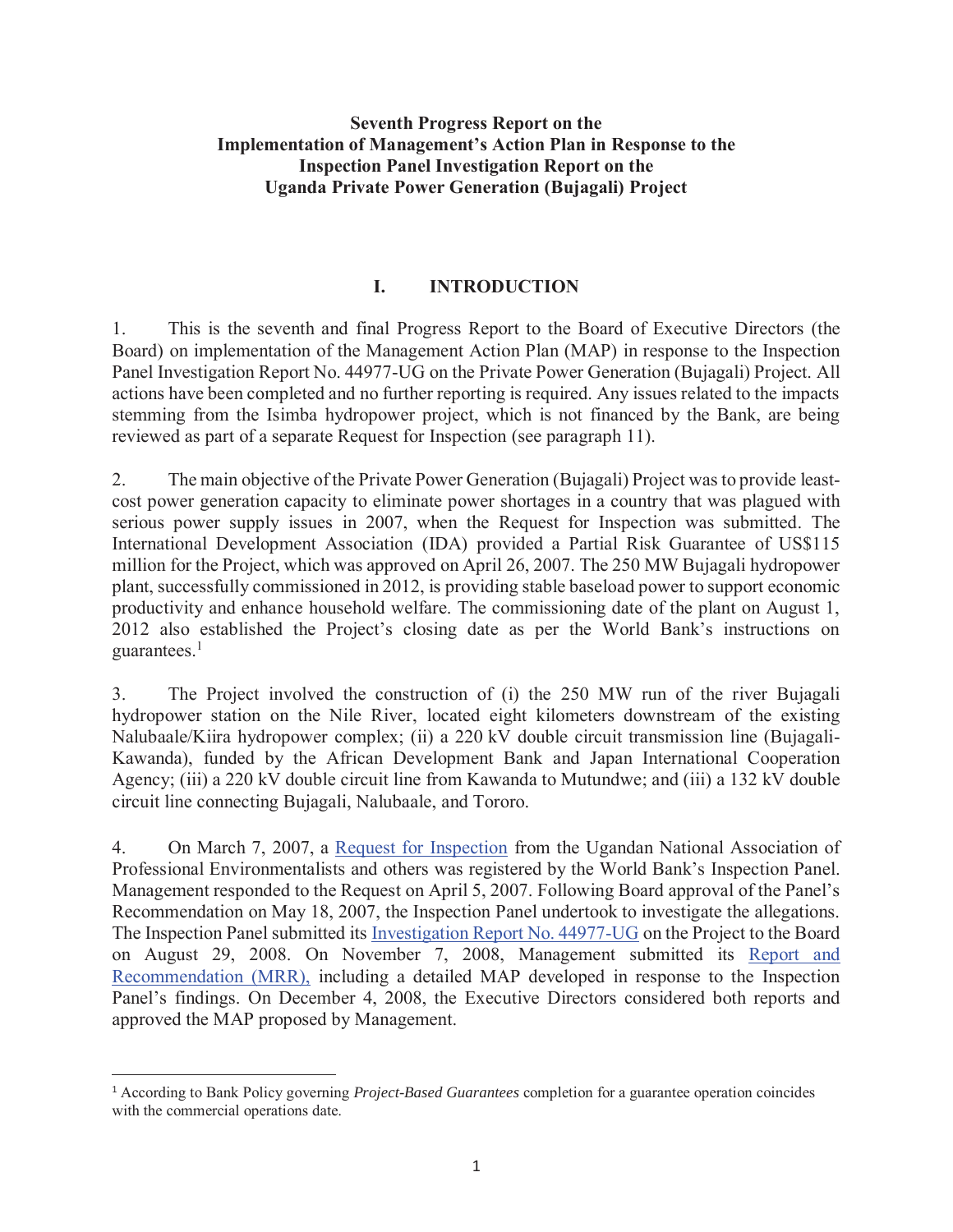5. The MAP contained actions to: strengthen institutional capacity of the various authorities responsible for the Project; undertake social assessment and mitigation measures, including updating of the socio-economic baseline; follow up on programs to address vulnerable groups and sharing of Project benefits; implement measures to address physical cultural resources, including chance find procedures; and carry out environmental assessment and mitigation measures. Implementation of the actions in the MAP began in 2008 and were monitored continuously and assessed periodically through the: (i) Quarterly Monitoring and Evaluation Reports prepared by Bujagali Energy Limited (BEL); (ii) Reports of the Joint Lenders<sup>,2</sup> Supervision Missions; (iii) Annual Reviews by the Independent Panel of Experts (PoE); and (iv) National Multi-stakeholder Bujagali Environmental Monitoring Committee Reports.

#### **II. PROJECT STATUS**

6. **Project Implementation.** The Project was commissioned in August 2012. By the end of October 2014, the contractor had demobilized from the Project site and removed all equipment. All temporary works were removed and the ground returned to its original graded condition.

7. **Transmission Lines.** Construction of transmission lines and substation works for power evacuation was completed in November 2011. The Bujagali power plant has been generating and transmitting power into the grid without hindrance since its commissioning. The transmission lines, which were constructed at 220 kV and initially energized and operated at 132 kV, will be converted to 220 kV operation following commissioning of the Bank-supported Bujagali-Kawanda 220 kV line bays (at Bujagali) and completion of the 220 kV upgrade works at Kawanda substation, expected in 2018.

8. **Additional Complaints Related to the Project.** The Compliance Advisor/Ombudsman (CAO) of the International Finance Corporation (IFC) has received a number of complaints over the lifetime of the Project. Currently there are five open cases (four in monitoring) that relate to: (i) occupational health and safety issues, (ii) workers' compensation, (iii) non-payment of wages to subcontracted workers, (iv) damages to houses from blasting during construction; (v) loss of crops and property during construction of the transmission line; and (vi) loss of income by informal tourism workers.

 $\overline{a}$ 

<sup>2</sup> Participating financial institutions.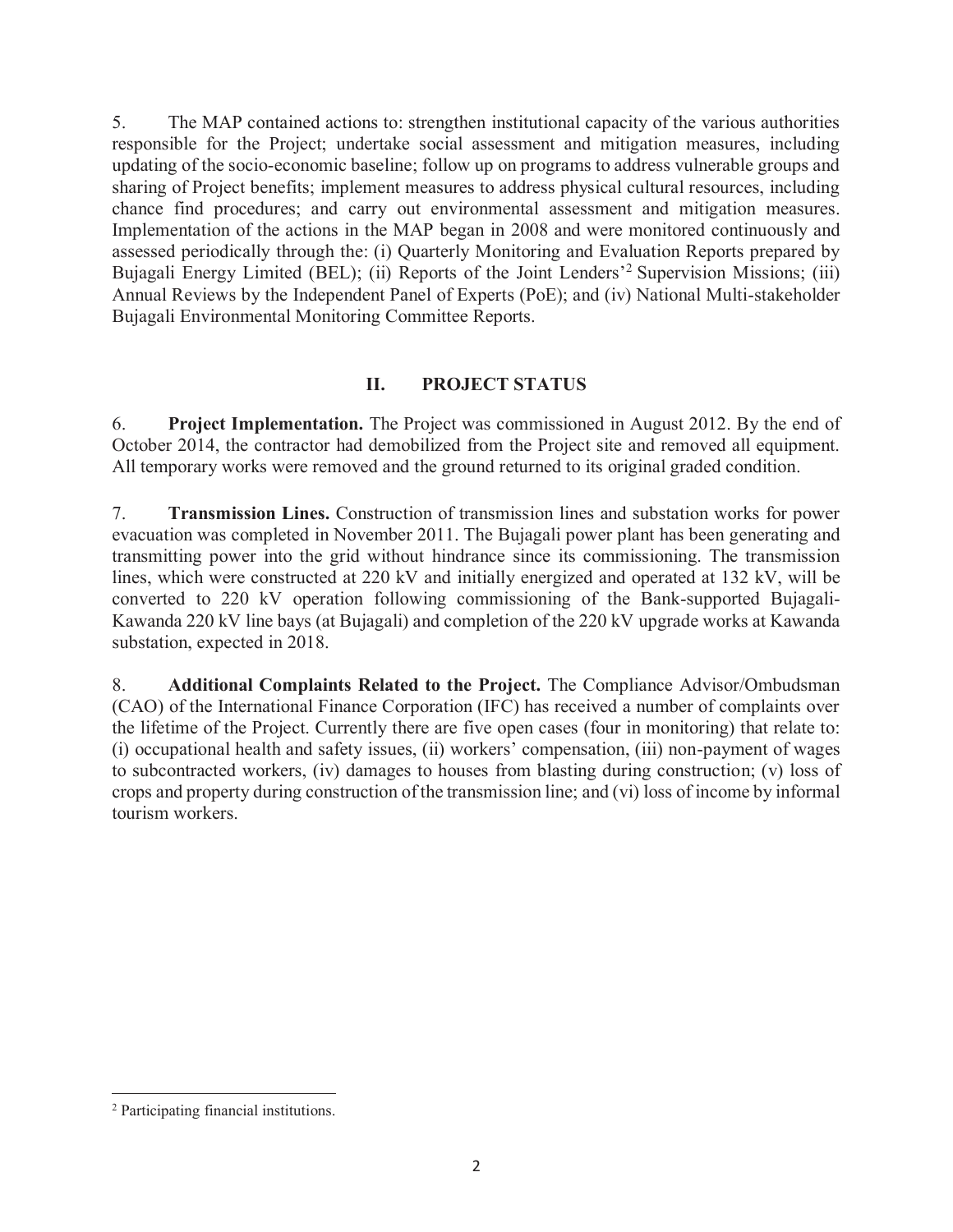#### **III. IMPLEMENTATION OF THE MANAGEMENT ACTION PLAN**

#### 9. Table 1 below summarizes the status of actions taken under the MAP.

| гаріє 1; status от міле тіпрієшеніаціон |                                                                                                                 |               |  |
|-----------------------------------------|-----------------------------------------------------------------------------------------------------------------|---------------|--|
| <b>Issues</b>                           | <b>Actions (Initial Commitment)</b>                                                                             | <b>Status</b> |  |
|                                         | <b>MAP</b>                                                                                                      |               |  |
|                                         | <b>General</b>                                                                                                  |               |  |
| <b>Institutional Capacity</b>           | Management will follow up on:                                                                                   |               |  |
|                                         | Establishment of a Project Monitoring Committee (Inter                                                          | Completed     |  |
|                                         | <b>Agency Coordination Committee)</b>                                                                           |               |  |
|                                         | Strengthening of capacities of BEL Environment and Social<br>$\blacksquare$                                     | Completed     |  |
|                                         | Unit                                                                                                            |               |  |
| Guidance on Environmental               | Management will develop guidance on how to address<br>$\blacksquare$                                            | Completed     |  |
| and Social Safeguard Issues             | environmental and social safeguard issues in legacy projects                                                    |               |  |
| in Legacy Projects                      | that suffer significant interruptions in implementation.                                                        |               |  |
|                                         | <b>Social Impact Assessment and Mitigation Measures</b>                                                         |               |  |
| Vulnerable Groups (OP4.12)              | Management will follow up on BEL's programs, with<br>$\blacksquare$                                             | Completed     |  |
|                                         | timetable and targeted activities, to address needs of                                                          |               |  |
|                                         | vulnerable groups.                                                                                              |               |  |
|                                         | <b>Cultural and Spiritual Values</b>                                                                            |               |  |
| <b>Physical Cultural Resources</b>      | Management will follow up on Government of Uganda<br>$\blacksquare$                                             | Completed     |  |
| and Cultural Property                   | (GoU) commitments to ensure that the required capacities                                                        |               |  |
| Management Plan (OP4.11)                | and resources are in place for the Government – coordinated                                                     |               |  |
|                                         | by the Ministry of Energy and Mineral Development                                                               |               |  |
|                                         | (MEMD), and including Local Councils - to update and                                                            |               |  |
|                                         | implement the Cultural Property Management Plan (CPMP),                                                         |               |  |
|                                         | which was part of the 2002 Resettlement and Community                                                           |               |  |
|                                         | Development Action Plan (RCDAP) by June 2009.                                                                   |               |  |
|                                         | BEL will update the Engineering, Procurement and<br>$\blacksquare$                                              | Completed     |  |
|                                         | Construction Contractor's Code of Practice (which is                                                            |               |  |
|                                         |                                                                                                                 |               |  |
|                                         | covered in the 2007 CPMP developed by the Contractor) to                                                        |               |  |
|                                         | include "chance find" procedures.                                                                               |               |  |
|                                         | <b>Environment Assessment and Mitigation Measures</b><br>BEL will review the Environment and Social Independent |               |  |
| Independent Panel of Experts            | $\bullet$                                                                                                       | Completed     |  |
| (OP4.01 and OP13.05)                    | PoE reports and disclose them by end-2008.                                                                      |               |  |
| <b>Ongoing Supervision Activities</b>   |                                                                                                                 |               |  |
| <b>General</b>                          |                                                                                                                 |               |  |
| <b>Institutional Capacity</b>           | Management will follow up on:                                                                                   |               |  |
|                                         | Coordination arrangements of the MEMD Project Inter-<br>$\blacksquare$                                          | Completed     |  |
|                                         | Agency Coordination Committee; and                                                                              |               |  |
|                                         | The National Forest Authority (NFA) implementation<br>$\blacksquare$                                            | Completed     |  |
|                                         | capacity for the Sustainable Management Plan (SMP) for the                                                      |               |  |
|                                         | Kalagala Falls Site and Mabira Central Forest Reserve.                                                          |               |  |

#### **Table 1: Status of MAP Implementation3**

<sup>&</sup>lt;sup>3</sup> See Tables 2 and 3 on pages 39-40 of the MRR, November 2008.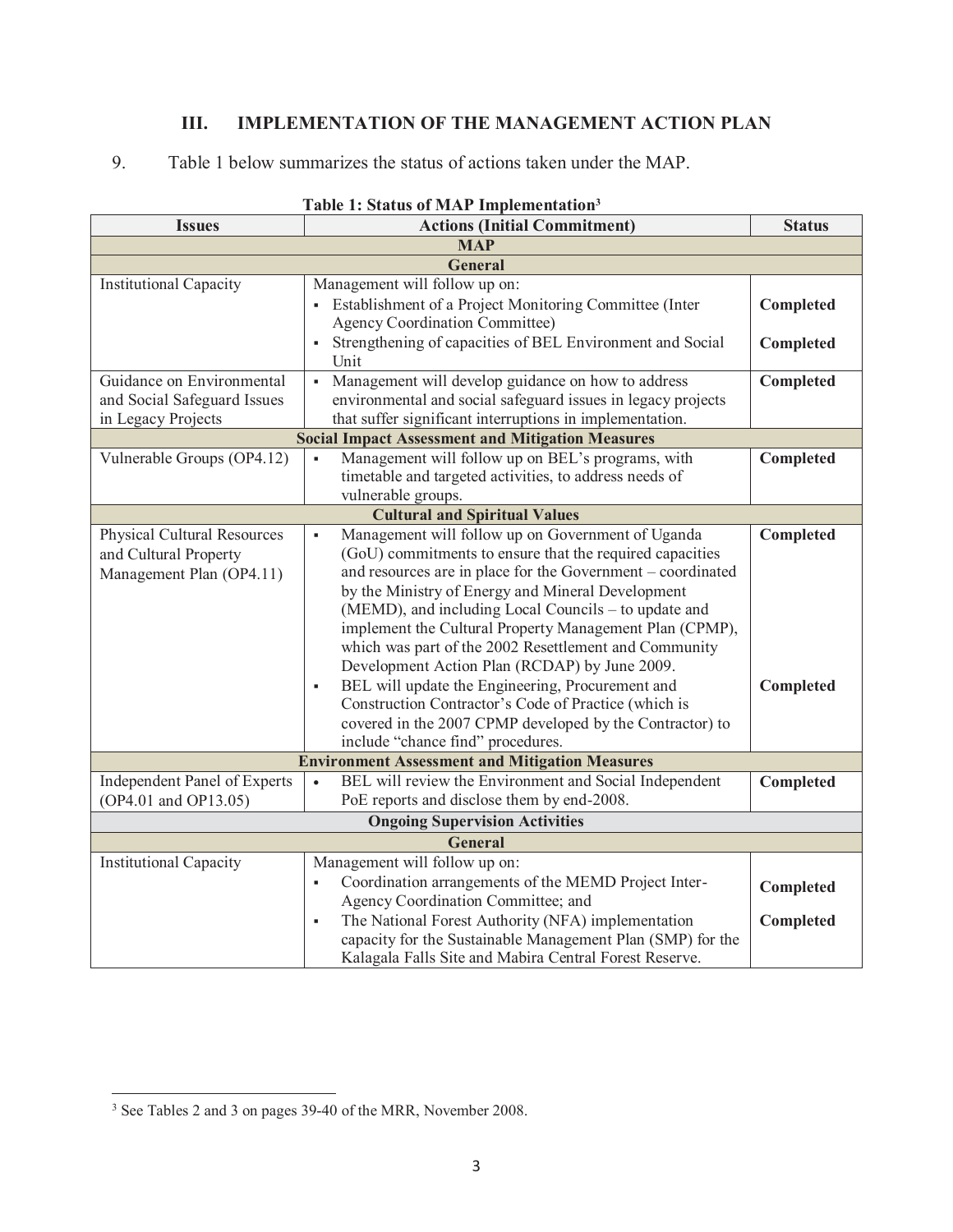| <b>Issues</b>                                                                                                                                          | <b>Actions (Initial Commitment)</b>                                                                                                                                                                                                                                                                                                                                               | <b>Status</b>          |  |  |
|--------------------------------------------------------------------------------------------------------------------------------------------------------|-----------------------------------------------------------------------------------------------------------------------------------------------------------------------------------------------------------------------------------------------------------------------------------------------------------------------------------------------------------------------------------|------------------------|--|--|
| <b>Social Impact Assessment and Mitigation Measures</b>                                                                                                |                                                                                                                                                                                                                                                                                                                                                                                   |                        |  |  |
| Remedial Steps for Updating<br>and Completion of Baseline<br>Socio-Economic Information<br>(OP4.12)                                                    | Management will ensure that:<br>Findings from the socio-economic survey (which will be<br>$\blacksquare$<br>completed by March 2009) are integrated into the<br>Community Development Action Plan (CDAP) by BEL in<br>its design of subproject activities;                                                                                                                        | Completed              |  |  |
|                                                                                                                                                        | Above findings are reported in BEL's Quarterly<br>$\blacksquare$<br>Environment and Social Monitoring;<br>BEL will undertake an enhanced socio-economic survey to<br>$\blacksquare$                                                                                                                                                                                               | Completed<br>Completed |  |  |
|                                                                                                                                                        | support and fully achieve livelihood restoration. It will<br>enhance its database of household survey data and capacity<br>building for monitoring and evaluating impacts of livelihood<br>restoration and community development. Through technical<br>assistance (from MIGA), BEL will improve the socio-<br>economic database.                                                  |                        |  |  |
| Sharing of Project Benefits<br>(OP4.12)                                                                                                                | Management will follow up with BEL on yearly updated<br>$\blacksquare$<br>needs assessments that are used to adjust CDAP activities,                                                                                                                                                                                                                                              | Completed              |  |  |
|                                                                                                                                                        | responding to priorities of Project affected people.<br><b>Environment Assessment and Mitigation Measures</b>                                                                                                                                                                                                                                                                     |                        |  |  |
| <b>Environment Management</b><br>Plan and Kalagala Falls Site<br>(OP4.01)                                                                              | Management will monitor progress of BEL's ongoing<br>$\bullet$<br>afforestation activities (79 hectares completed; additional<br>125 hectares by end-2008; 196 hectares by end-2009) as part<br>of the EMP jointly implemented by BEL, District<br>Environmental Officer, District Forest Officer, and LC1.<br>Management will follow up on completion by NFA of the<br>$\bullet$ | Completed<br>Completed |  |  |
|                                                                                                                                                        | SMP for the Kalagala Falls Site, which includes the Mabira<br>Central Forest Reserve by June 2009, including tourism<br>development program.                                                                                                                                                                                                                                      |                        |  |  |
| Cumulative Impacts: Climate<br>Change and Hydrology<br>Risks; Potential Impacts on<br>Lake Victoria; Alternative<br>Project Configurations<br>(OP4.01) | Management will follow up on GoU's commitment to<br>$\blacksquare$<br>disclose the Lake Victoria hydrological (water releases)<br>information and make it available to the East African<br>Community.                                                                                                                                                                             | Completed              |  |  |

10. **Final Progress Report.** The sixth Progress Report, presented in February 2017, reported that all actions under the MAP had been completed, except for the pending issuance of land titles to three Bujagali Project affected people. All three land titles have now been issued (the last was issued on December 20, 2017); there are no outstanding actions in the MAP and hence this is the final progress report. Any issues related to the impacts stemming from the Isimba Hydropower Project (IHP), which is not financed by the Bank, are being reviewed and reported on as part of a separate Request for Inspection (see below).

#### **IV. RELATED DEVELOPMENTS**

11. **Additional Requests for Inspection.** On September 6, 2016, and September 20, 2016, the Inspection Panel registered two additional Requests for Inspection concerning the Project, the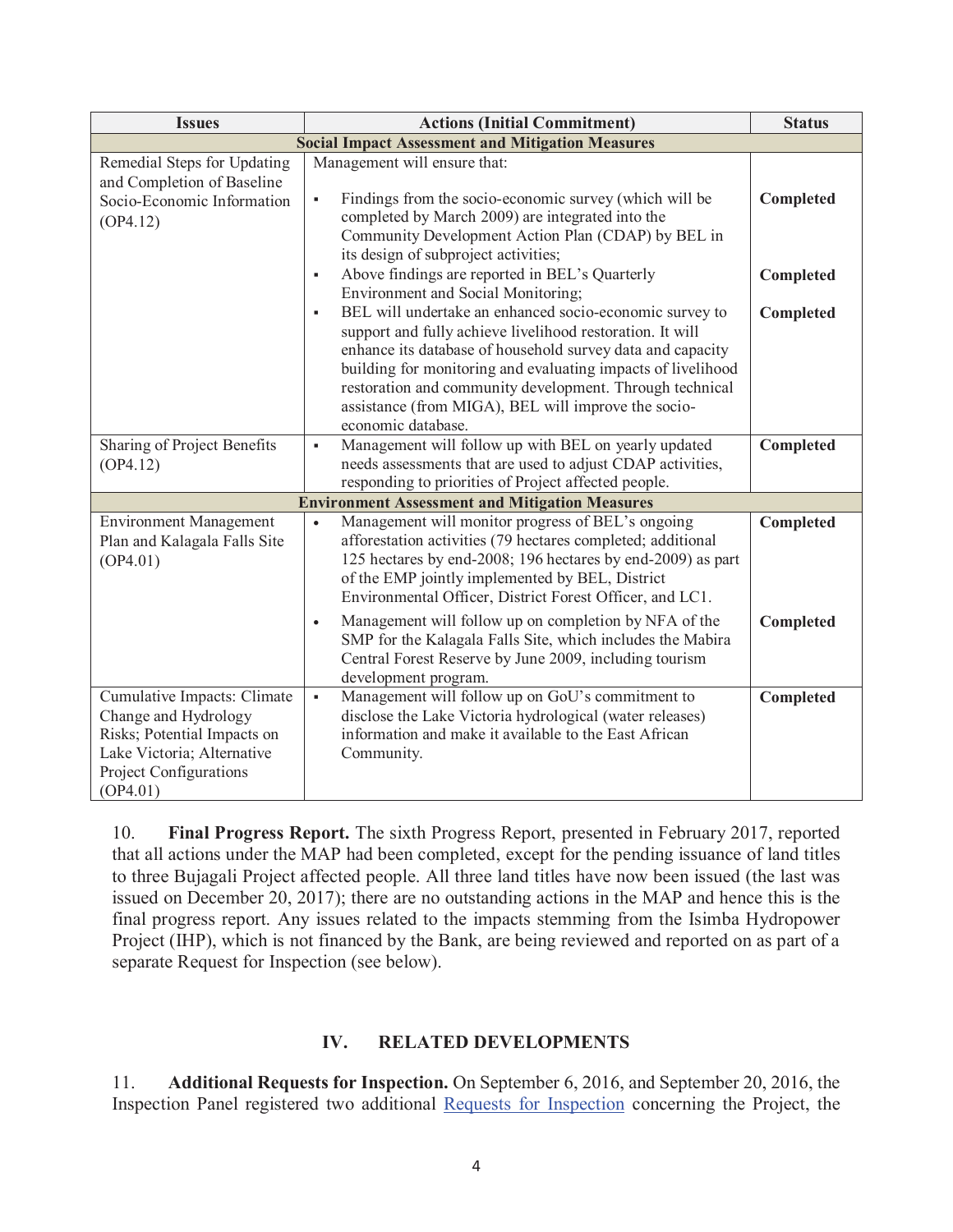Water Management and Development Project (WMDP) and the Energy for Rural Transformation Phase III (ERT-III) Project. The Requests were submitted by residents living in or close to the Kalagala offset area and allege that the construction of the IHP (not financed by the Bank) will lead to flooding of the Kalagala Falls offset, which they allege would be in violation of the Indemnity Agreement (IA). Management's Response to the Request for Inspection was provided on October 27, 2016. On April 4, 2017, the Board approved the Inspection Panel's recommendation to defer by up to 12 months its decision on whether an investigation is warranted into the WMDP and the ERT-III, but found that the Bujagali Project was not eligible to be investigated because it is closed.

12. **Bujagali IA**. The IA (2007) requires the GoU to set aside a defined site at Kalagala Falls ("Kalagala Falls Site," or KFS) to protect its natural habitat and environmental and spiritual values. Under the IA, any tourism development at the KFS must be carried out in a manner acceptable to IDA and any power generation development that could adversely affect Uganda's ability to maintain the KFS would require the agreement of IDA.

13. **Isimba Hydropower Project.** The GoU is developing the IHP, a 183.2 MW hydropower plant located about 36.5 km downstream of the Bujagali hydropower plant on the Nile River.<sup>4</sup> The plant is expected to generate 1,039 GWh per year (annual average design energy). In addition to the power plant, the project includes construction of a 42 km, 132 kV double circuit transmission line between the IHP site and the Bujagali substation.

14. The IHP is financed by the GoU (15 percent) and the Export-Import Bank of China (85 percent). Construction of the Isimba dam commenced in April 2015 with an initial construction period of 40 months. Overall construction progress is currently around 76 percent complete.

15. The reservoir will extend some 19 km upstream at the maximum (flood) level. The reservoir will not reach the Kalagala Falls, but it is expected to flood about 5.7 km of the Nile River within the KFS, including three rafting rapids that are in that section of the river. In this context, Management has been engaging with the GoU to underscore the importance of complying with the IA. The GoU has communicated in writing its commitment to comply with the IA and shared the technical studies and the safeguard documents for the IHP with the Bank for its review.

16. **ESIA Addendum and LTCOR.** To assess specific impacts of the IHP on the KFS, the GoU commissioned consultants to prepare an Addendum to the Isimba Environmental and Social Impact Assessment (ESIA Addendum) through funding from the IDA-financed ERT-III Project. The ESIA Addendum was completed on November 30, 2017 and identified likely impacts of the IHP on the natural habitat, environmental and spiritual values of the KFS, and proposed mitigation measures. The GoU also prepared a separate Long-term Conservation Options Report (LTCOR) to address legal, institutional and funding sustainability issues of the KFS, beyond the expiration date of the IA in 2023.

17. **Revised IA.** An amendment to the IA (see Table 2 below) and an accompanying supplemental letter were signed by the GoU and the World Bank on January 24, 2018. The

 $\overline{a}$ 4 All distances are approximate.